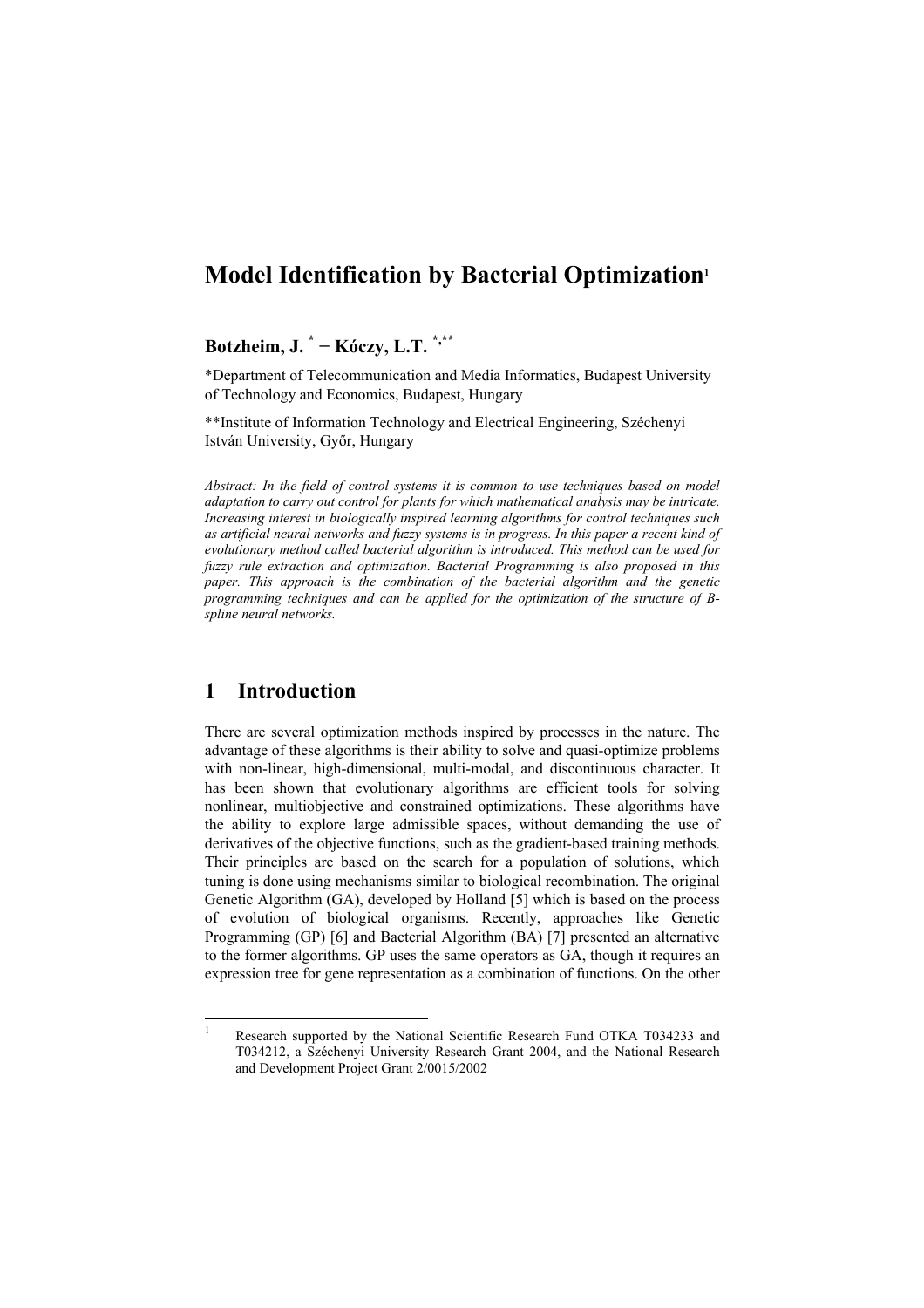hand, operations of the bacterial evolutionary algorithm were inspired by the microbial evolution phenomenon. Bacterial Programming (BP) [3] is also introduced, which is a fusion between the principles of the BA and GP. In the applications of fuzzy systems, one of the most important tasks is to find the optimal rule base. The rules can be defined by a human expert or can be given a priori by the linguistic description of the modelled system. If however neither is available, the rule base has to be generated by other methods based on numerical data. The design process of neural networks involves the topology determination which is an extremely complex task, especially if dealing with real-world problems. For both problems the bacterial optimization approach offers suitable solution.

The paper is organised as follows. Section 2 describes the structure of the fuzzy system applied. The bacterial algorithm for trapezoidal fuzzy systems is presented in Section 3. In Section 4 the B-spline neural networks are shown. Section 5 introduces the Bacterial Programming applied to B-spline neural networks.

### **2 Fuzzy Systems**

The theory of fuzzy logic was developed by Zadeh in the early 1960s. His theory was essentially the rediscovering the multi-valued logic created by Lukasiewicz, however, with going much further in some application related aspects. In 1973 he pointed out that the new fuzzy concept could be excellently used for describing very complex problems with a system of fuzzy relations represented by a fuzzy rule base [8]. A fuzzy rule base contains fuzzy rules *Ri*:

*R<sub>i</sub>*: *IF*  $(x_1$  *is A<sub>i1</sub>*) *AND*  $(x_2$  *is A<sub>i2</sub>*) *AND* ... *AND*  $(x_n$  *is A<sub>in</sub>*) *THEN*  $(y$  *is B<sub>i</sub>*), (1)

where  $A_{ij}$  and  $B_i$  are fuzzy sets,  $x_j$  and  $y$  are fuzzy inputs and output. The meaning of the structure of a rule is the following:

*IF Premise THEN Conclusion*, (2)

where the premise consists of antecedents linked by fuzzy *AND* operators. The Centre of Gravity (COG) defuzzification method is used here because it is general and easy to compute. This method calculates the crisp output by the sums of the centre of gravities of the conclusions. Thus, a fuzzy inference system can compute output  $y$  of an input vector **x**. The main purpose is to make the best solution possible for each input vector, therefore the optimum rule base need to be found.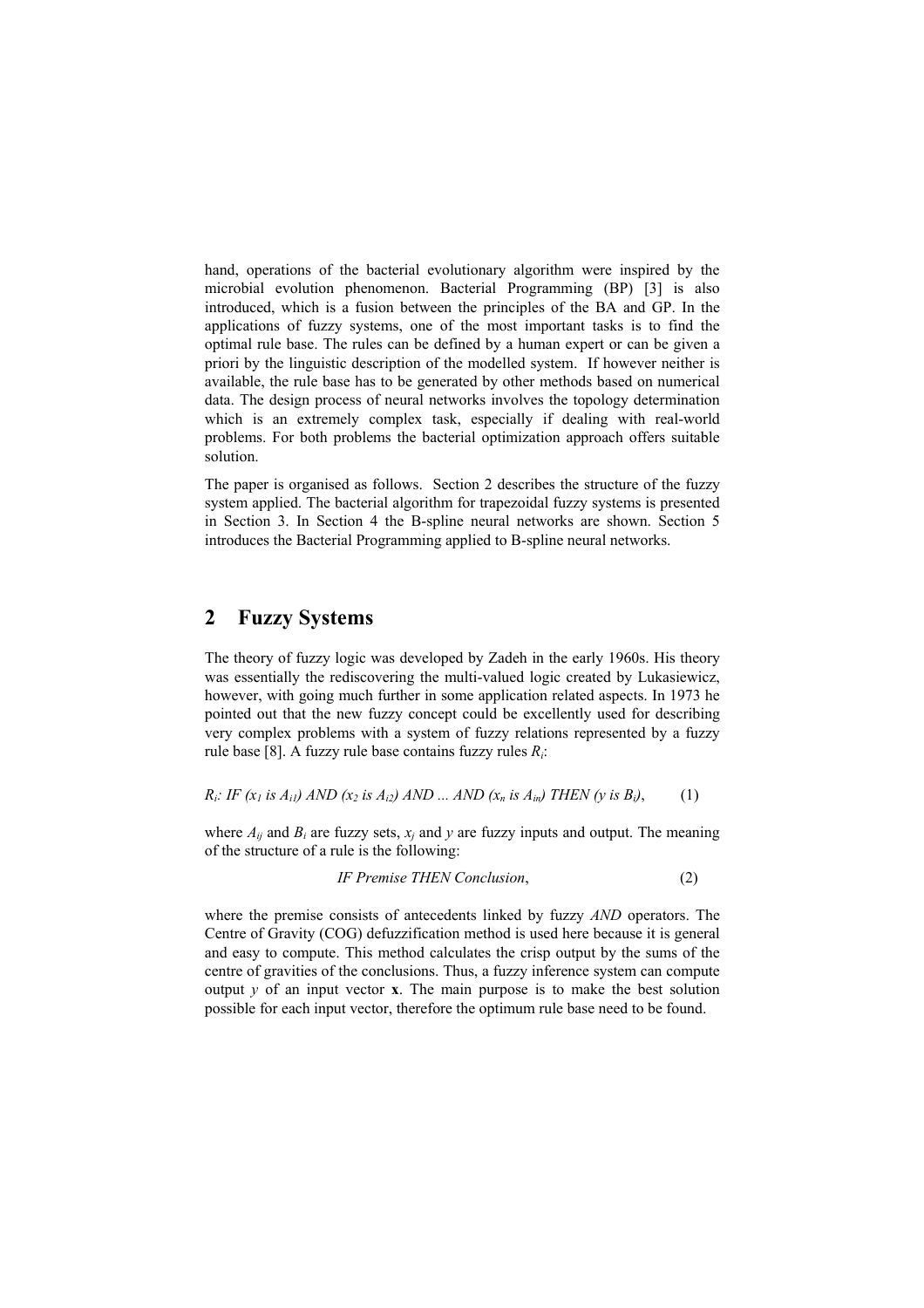### **2.1 The Encoding Method**

The class of membership function is restricted to trapezoidal, as it is general enough and widely used. They are described by four parameters with the four breakpoints of the trapezium. Moreover the membership functions are identified by the two indices *i* and *j*. So, the membership function  $A_{ij}(a_{ij},b_{ij},c_{ij},d_{ij})$  belongs to the *i*<sup>th</sup> rule and the *j*<sup>th</sup> input variable. *B*<sub>*i*</sub>(*a*<sub>*i*</sub>,*b*<sub>*i*</sub>,*c*<sub>*i*</sub>,*d*<sub>*j*</sub>) is the output membership function of the  $i^{th}$  rule. The relative importance of the  $j^{th}$  fuzzy variable in the  $i^{th}$ rule:

$$
A_{ij}(x_j) = \begin{cases} \frac{x_j - a_{ij}}{b_{ij} - a_{ij}}, & \text{if } a_{ij} < x_j < b_{ij} \\ 1, & \text{if } b_{ij} \le x_j < c_{ij} \\ \frac{d_{ij} - x_j}{d_{ij} - c_{ij}}, & \text{if } c_{ij} \le x_j < d_{ij} \\ 0, & \text{otherwise} \end{cases} \tag{3}
$$

where  $a_{ij} \le b_{ij} \le c_{ij} \le d_{ij}$  must hold.

So the encoding method of a fuzzy system with two inputs and one output, see in Fig. 1.



Fig. 1. Fuzzy rules encoded in a chromosome

For example, Rule 3 in Fig. 1 means:

IF 
$$
x_1
$$
 is  $A_{31}(4.3,5.1,5.4,6.3)$  and  $x_2$  is  $A_{32}(1.2,1.3,2.7,3.1)$  THEN   
y is  $B_3(2.6,3.8,4.1,4.4)$  (4)

where  $A_{ij}$  and  $B_i$  mean the trapezoidal membership function with the four breakpoints [1].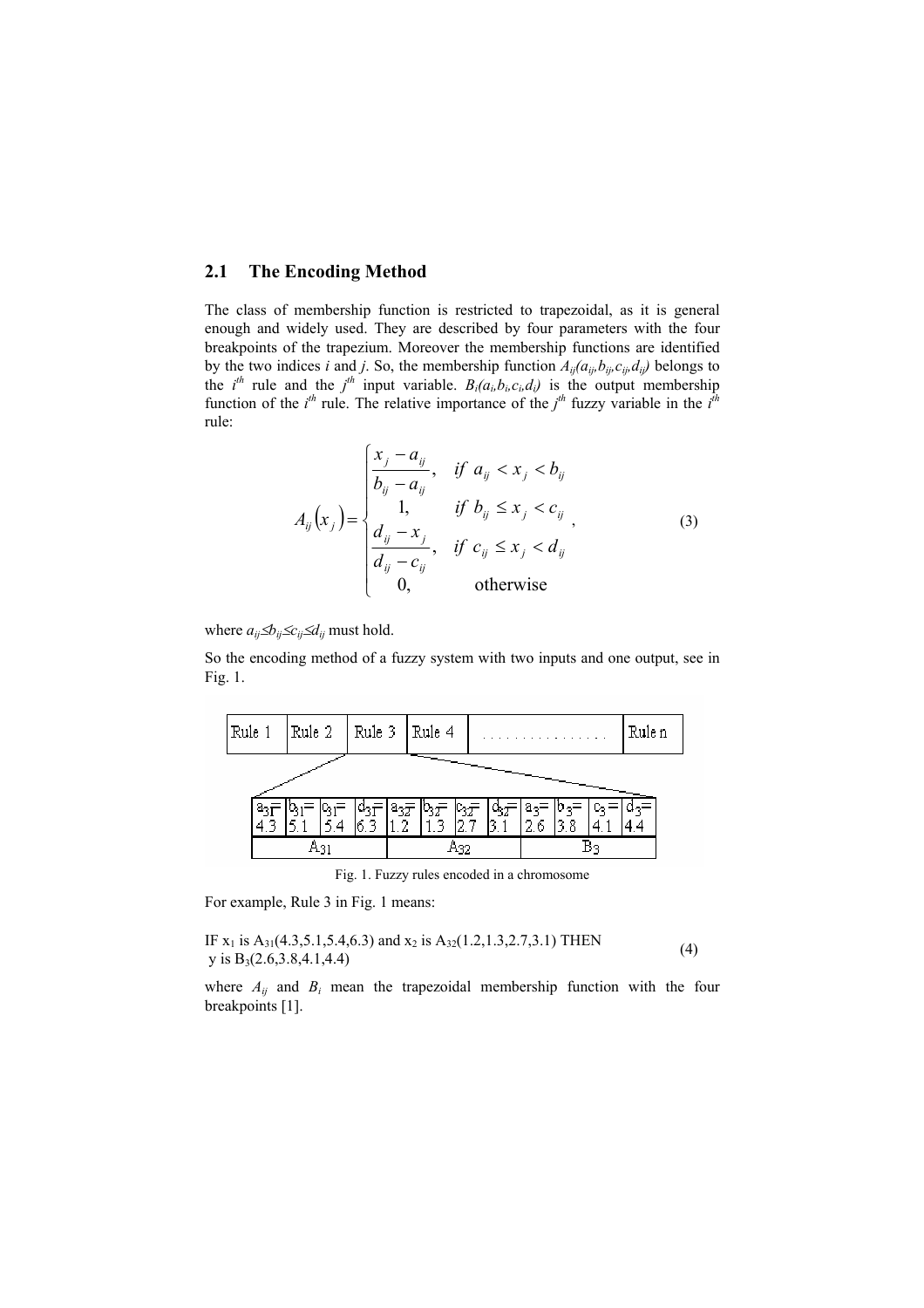# **3 Bacterial Algorithm**

A recent kind of evolutionary method is called bacterial algorithm [1,2,7]. This approach includes two operations inspired by the microbial evolution phenomenon. The bacterial mutation operation optimizes the chromosome of a single bacterium, while the gene transfer operation provides the transfer of information between the bacteria in the population.

If we are applying the bacterial algorithm for the optimization of a fuzzy rule base, then one bacterium (individual) corresponds to one fuzzy system. In the evolutionary process, as the population evolves from generation to generation, better and better bacteria (rule base) can be obtained. The steps of the algortihm are described in this section.

### **3.1 Generating The Initial Population**

First the initial (random) bacteria population is created. The population consists of *N<sub>ind</sub>* chromosomes (bacteria). This means that all membership functions in the chromosomes must be randomly initialized. The initial number of rules in one chromosome is  $N_{rule}$ . So,  $N_{ind}(k+1)N_{rule}$  membership functions are created, where *k* is the number of input variables in the given problem and each membership function has four parameters.

## **3.2 Bacterial Mutation**

The bacterial mutation is applied to each chromosome one by one [1,7]. First, *Nclones* copies (clones) of the rule base are generated. Then a certain part of the chromosome is randomly selected and the parameters of this selected part are randomly changed in each clone (mutation). Next all the clones and the original bacterium are evaluated by an error criterion. The best individual transfers the mutated part into the other individuals. This cycle is repeated for the remaining parts, until all parts of the chromosome have been mutated and tested. At the end the best rule base is kept and the remaining *Nclones* are discharged.

It is an important question how long is one part suffering mutation and what is the degree of the mutation (expressed as the relative size in terms of the interval). This approach allows both selecting more than one membership function and finetuning. The number of mutated membership functions and the mutation degree are external parameters of the bacterial mutation. If selecting more than one membership function is allowed then the local minima in the optimization process can be avoided.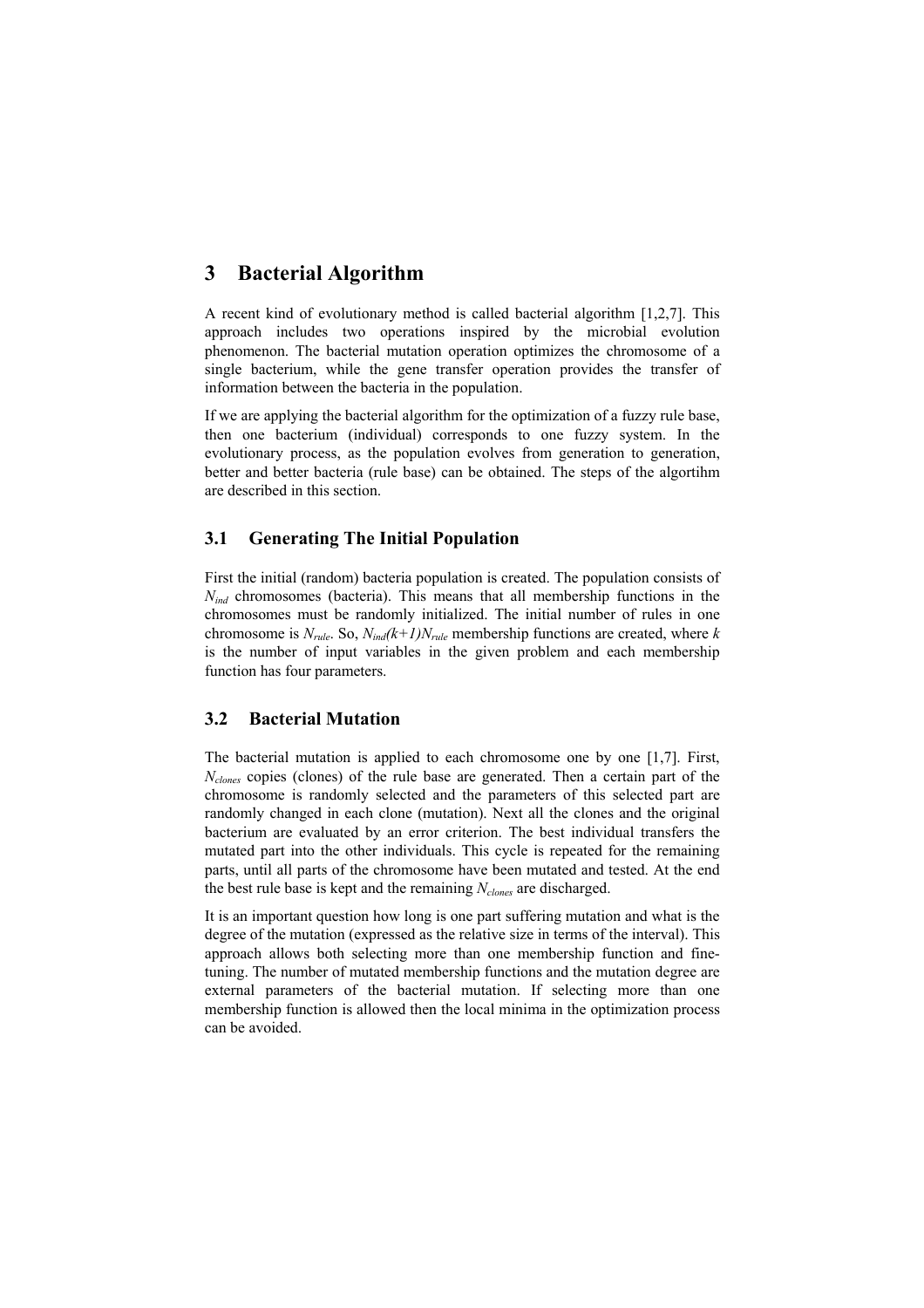### **3.3 Gene Transfer**

The gene transfer operation allows the recombination of genetic information between two bacteria [1,7].

1. First the population must be devided into two halves. The better bacteria are called superior half, the other bacteria are called inferior half.

2. One bacterium is randomly chosen from the superior half, this will be the source bacterium, and another is randomly chosen from the inferior half, this will be the destination bacterium.

3. A "good" part from the source bacterium is chosen and this part can overwrite a not-so-good part of the destination bacterium or simple be added. A good part can be a fuzzy rule with a high degree of activation value [1].

4. Steps 1, 2, and 3 are repeated for  $N_{inf}$  times, where  $N_{inf}$  is the number of "infections" per generation.

#### **3.4 Stop Condition**

If the population satisfies a stop condition or the maximum generation number  $(N_{\text{gen}})$  is reached then the algorithm ends, otherwise it returns to the bacterial mutation step.

## **4 B-spline Neural Networks**

Belonging to the class of networks termed grid or lattice-based associative memories networks (AMN), B-spline Neural Networks are composed of three layers which are, a normalized input space layer, a basis functions layer and a linear weight layer. These will be described in the next subsections.

### **4.1 Normalized Input Layer**

It is usually a grid on which the basis functions are defined. To define a grid in the input space, we need to set the values of the vectors of *knots*, one for each input axis. Each dimension has usually a different number of knots, generally placed at different positions. The interior knots, for the *i*<sup>th</sup> axis, are  $\lambda_{i,j}$ ,  $j = 1, \dots, r_i$ , and they

are arranged in such a way that:

$$
x_i^{\min} < \lambda_{i,1} \leq \lambda_{i,2} \leq \cdots \leq \lambda_{i,r_i} < x_i^{\max} \,,\tag{5}
$$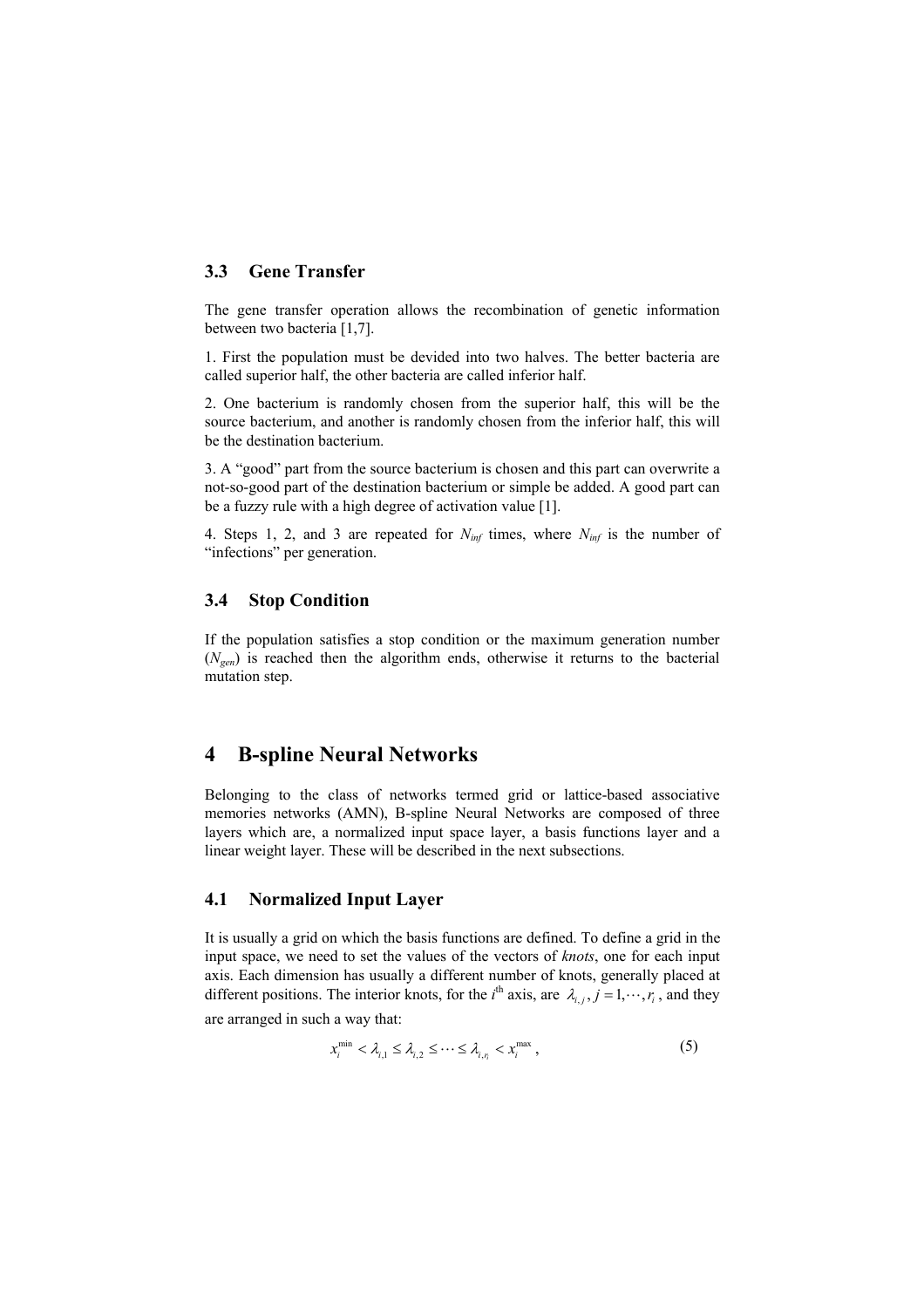where  $x_i^{\min}$  and  $x_i^{\max}$  are the minimum and maximum values of the  $i^{\text{th}}$  input, respectively. The  $j<sup>th</sup>$  interval of the  $i<sup>th</sup>$  input is denoted as  $I_{i,j}$  and is defined as:

$$
I_{i,j} = \begin{cases} \begin{bmatrix} \lambda_{i,j-1} & \lambda_{i,j} \end{bmatrix} \text{ for } j = 1, \cdots, r_i \\ \begin{bmatrix} \lambda_{i,j-1} & \lambda_{i,j} \end{bmatrix} \text{ if } j = r_i + 1 \end{cases}, \tag{6}
$$

This way, within the range of the  $i<sup>th</sup>$  input, there are  $r_i+1$  intervals (possibly empty if the knots are coincident), which means that there are  $p' = \prod (r_i + 1)$ 1  $\prod_{i=1}^{n} (r_i + 1)$  $\prod_{i=1}$   $\binom{r_i}{r_i}$  $p' = \prod (r_i$  $\sum_{i=1}^r (r_i + 1) n$ dimensional cells in the grid.

### **4.2 The Basis Function Layer**

The output of the hidden layer is determined by a set of *p* basis functions defined on the *n*-dimensional grid. The shape, size and distribution of the basis functions are characteristics of the particular AMN employed, and the support of each basis function is bounded. In B-splines neural networks, the *order* of the spline implicitly sets the size of the basis functions support and its shape. The univariate B-spline basis function of order *k* has a support, which is *k* intervals wide. Hence, each input is assigned to  $k$  basis functions. The  $j<sup>th</sup>$  univariate basis function of order *k* is denoted  $N_k(x)$ , and it is defined by the following relationships:

$$
N_k^j(x) = \left(\frac{x - \lambda_{j-k}}{\lambda_{j-1} - \lambda_{j-k}}\right) N_{k-1}^{j-1}(x) + \left(\frac{\lambda_j - x}{\lambda_j - \lambda_{j-k+1}}\right) N_{k-1}^j(x)
$$
  

$$
N_1^j(x) = \begin{cases} 1 & \text{if } x \in I_j \\ 0 & \text{otherwise} \end{cases}
$$
 (7)

To define multivariate basis functions, the *tensor product* of the univariate basis functions is performed. Therefore, each multivariable basis function is formed from the product of *n* univariate basis functions, one from each input axis, and every possible combination of univariate basis function is taken:

$$
N_{\mathbf{k}}^{j}(\mathbf{x}) = \prod_{i=1}^{n} N_{\mathbf{k}_{i},i}^{j}(\mathbf{x}_{i}),
$$
\n(8)

The number of basis functions of order  $k_i$  defined on an axis with  $r_i$  interior knots is  $r_i + k_i$ . Therefore, the total number of basis functions for a multivariate B-spline is  $p = \prod (r_i + k_i)$ . Because this number depends exponentially on the input dimension, B-splines are only applicable for problems where the input dimension is small (typically  $\leq 5$ ). 1 *n*  $\prod_{i=1}$   $\binom{r_i + r_i}{r_i}$  $p = \prod (r_i$  $= \prod_{i=1} (r_i + k_i)$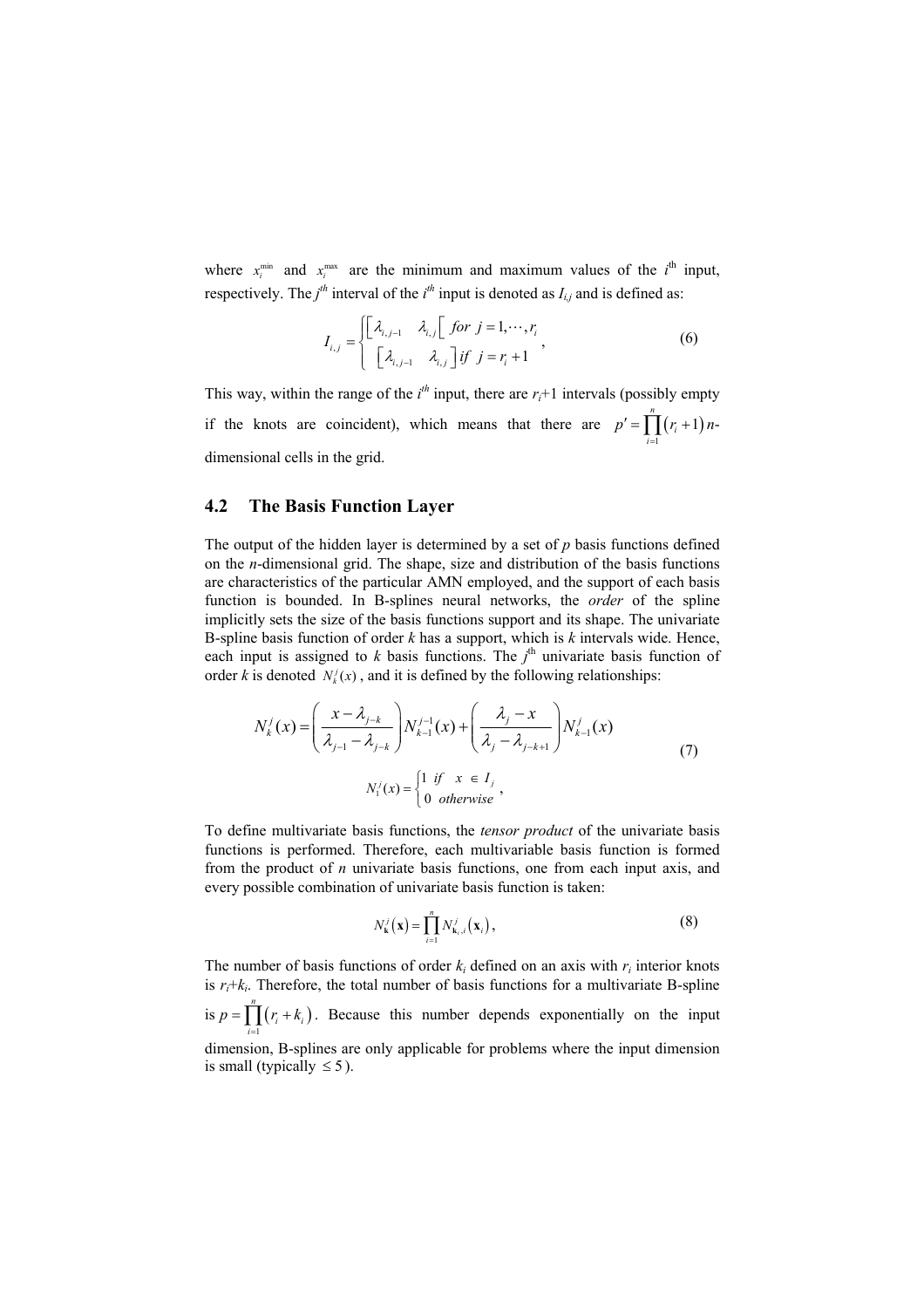### **4.3 The Weight Layer**

Since the output of an AMN is a linear combination of the outputs of the basis functions, linear coefficients must be defined, usually termed adjustable weights. As the mapping is linear, finding the weights is just a linear optimization problem. The output is given by:

$$
y = \sum_{i=1}^{p} \mathbf{a}_i \mathbf{w}_i = \mathbf{a}^T \mathbf{w} , \qquad (9)
$$

where  $\mathbf{a}_i = N_k^i(x), \quad i = 1, ..., p$ .

### **4.4 Sub-Modules**

A way to overcome the "curse of dimensionality", is to cover all inputs by a linear sum of small sub-modules, each one with a lower input dimensionality, instead of using only one model covering all the inputs. The output of such a network is:

$$
y(\mathbf{x}) = \sum_{u=1}^{n_u} S_u(\mathbf{x}_{\underline{u}}), \qquad (10)
$$

where  $S_i(\mathbf{x}_i)$  denotes the *i*<sup>th</sup> sub-model, and  $\mathbf{x}_i$  is the set of input variables ( $i$ ) which compose sub-model *i*.

### **4.5 B-Spline Neural Networks Design**

The design of a B-spline network involves normally the following design phases:

- 1. The determination of the number of its sub-modules;
- 2. For each sub-model, the set of its inputs;
- 3. The order of the splines (for B-Spline NNs) for each input;
- 4. The number of the interior knots for each input;
- 5. The location of the interior knots for each input;
- 6. The values of the linear output weights.

The former points constitute a very complex combinatorial problem. There are different constructive algorithms to help on this task, such as the *ASMOD* (*Adaptive Spline Modelling of Observed Data*) algorithm, the *MARS (Multivariate Adaptive Regression Splines*) algorithm, the *LOLIMOT* algorithm and the genetic programming technique [4]. This paper proposes a new method for B-spline neural networks design, namely the *Bacterial Programming* approach.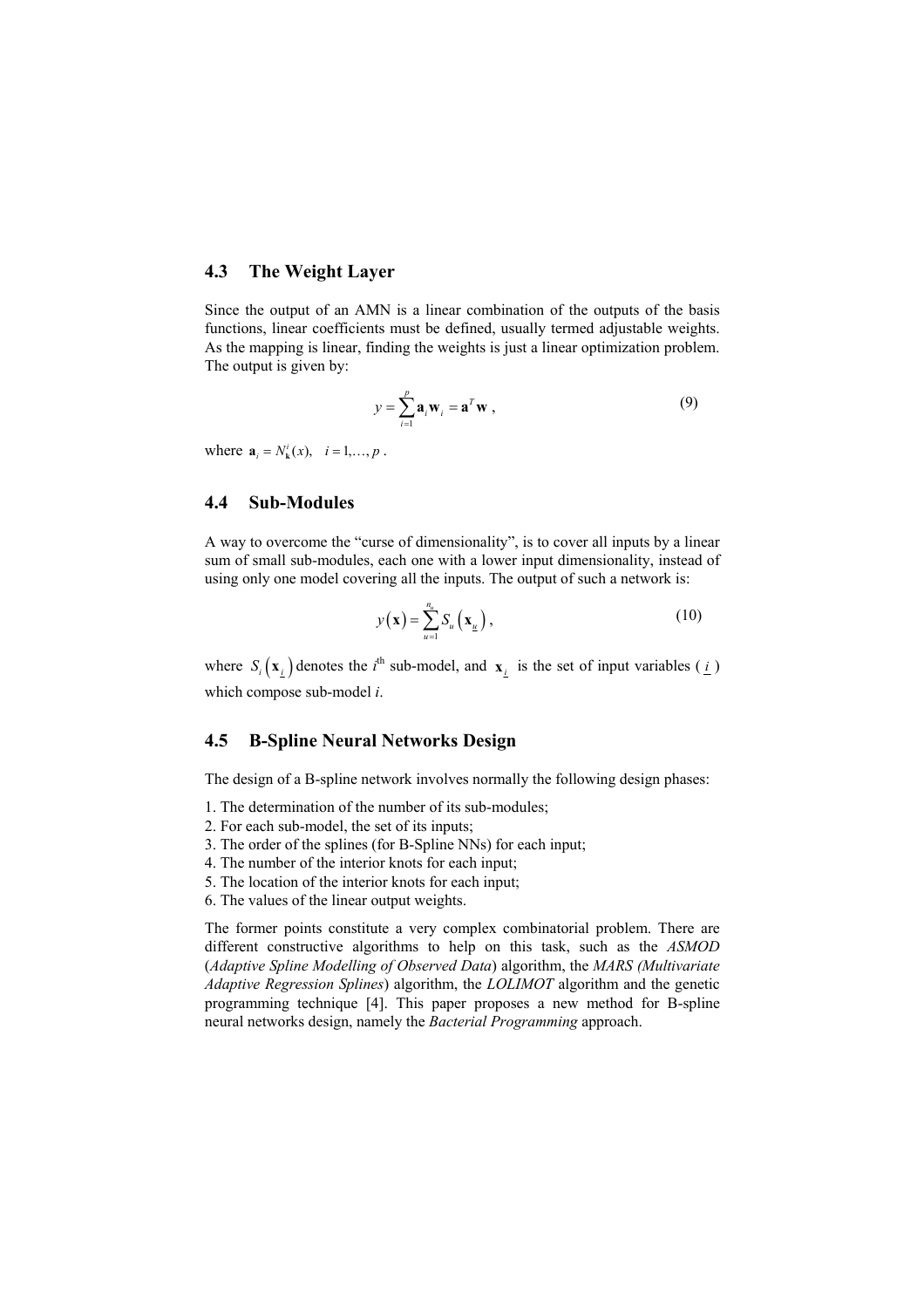## **5 Bacterial Programming**

In Bacterial Algorithm described in Section 3 the individuals are represented by a sequence of numbers called chromosome. A common used approach in the field of evolutionary algorithms is Genetic Programming, which uses the same operators as GA, though the individuals are represented by an expression tree [6]. This tree is composed of the function (inner) nodes and the terminal (outer) nodes, representing the functions and their input arguments, respectively. Bacterial Programming combines the BA and the GP techniques, it uses its coding based on an expression tree, but the bacterial operators are applied in the evolutionary process [3].

When using Bacterial Programming as the "optimizer" of a B-spline Neural Network, sub-models must be *added* (+), sub-models of higher dimensionality must be *created* from smaller sub-modules (\*), and sub-models of higher dimensionality must be *split* into lower dimensional sub-models (/). The node terminals do not represent only each *input variable*, but also the *spline order*, the *number of interior knots*, and *their location*. Fig. 2. shows the composition of the nodes in such a tree. For the tree given here, one would expect the model's output to be given as a function of the addition of 3 submodels, two of each would be bidimensional, so that:

$$
y(\mathbf{X}) = f\left(\mathbf{X}_3 \times \mathbf{X}_2\right) + f\left(\mathbf{X}_1 \times \mathbf{X}_2\right) + f\left(\mathbf{X}_1\right)
$$

where  $X_i$  denotes the input variable  $i$ .



Fig. 2. A sample expression tree for B-spline networks

Obviously these functions and terminals must be well defined, so that they can receive any value returned by other set of functions or terminals in the lower subtrees, as their arguments.

Whenever models present a complexity higher than the number of samples within the training set, it is desirable to perform a convenient change in their structures so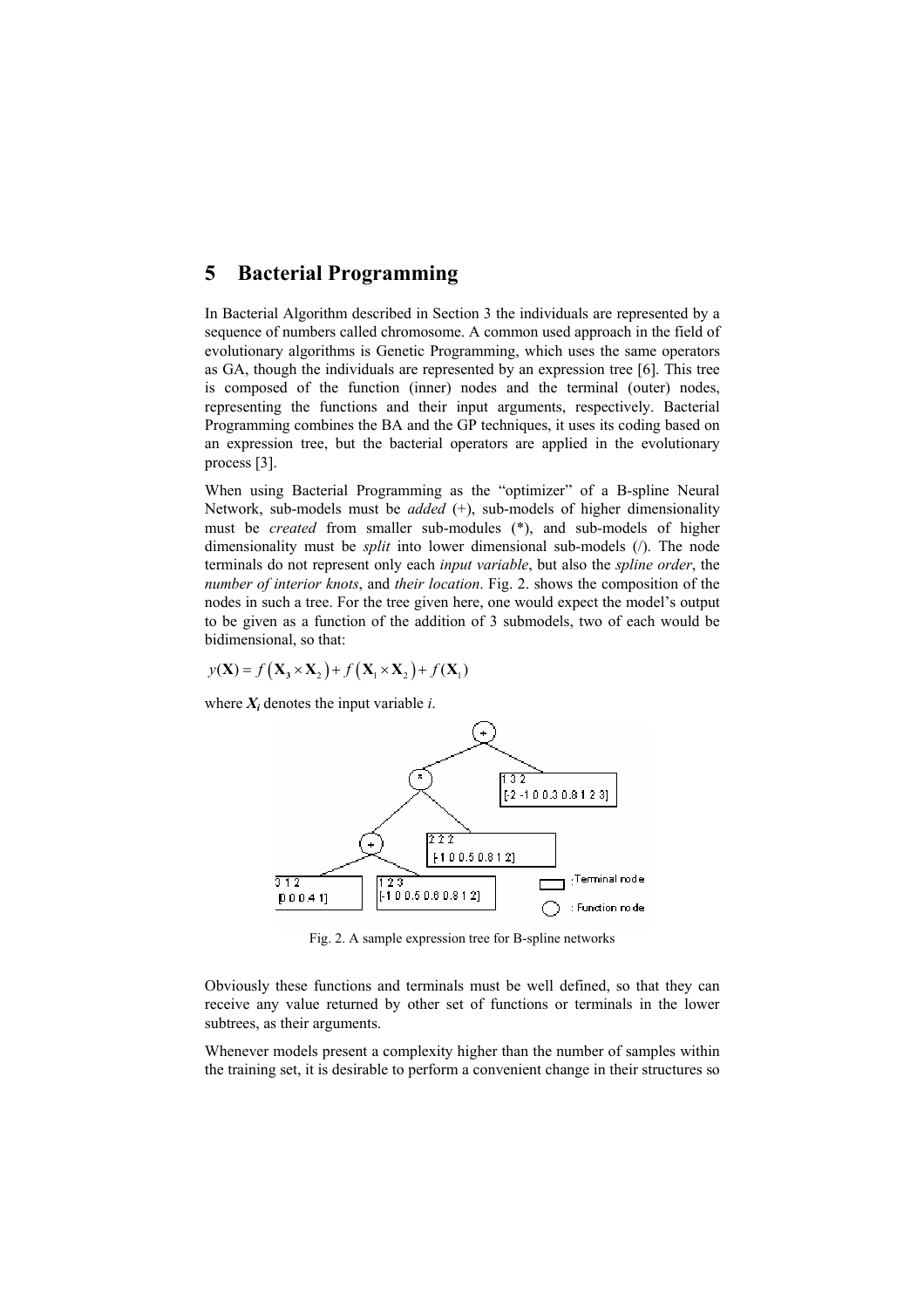that these candidates may still participate in the evolution and not be completely discarded. Thus, to obtain a valid candidate, during evaluation, the expression tree is traversed and, at every node, the complexity value of the tree beneath it, is evaluated. If this value is greater than the number of input patterns, the complexity will be reduced in the following way:

1. By replacing the tensor product function by the addition function if the inner node is a tensor product function.

2. By replacing the addition function by the lower sub-tree that corresponds to the least complex ramification.

Steps 1 and 2 are performed until the candidate is designated valid. By this we mean that branches, or subtrees, may be discarded.

### **5.1 The Evolutionary Process**

The evolutionary process of BP is the same as in the case of BA. So, it is involving the following steps.

1. The creation of an initial population.

2. Application of Bacterial mutation for each bacterium.

3. Application of Gene transfer operation to the current population.

4. If the terminal criterion is achieved, the algorithm stops, otherwise it continues from step 2.

The terminal criterion is defined as the maximum number of generations allowed.

### **5.2 The Encoding Method**

Bacterial programming employs the same operators that a bacterial algorithm uses in its search procedure. However, from our point of view this approach is much useful for this type of neural networks because, instead of coding the network parameters in strings, it requires a tree structure, composed of *function* and *terminal* nodes. This tree structure, as well as the characteristics of the nodes, evolves from generation to generation. Next, the bacterial operators will be described in the case of BP.

### **5.3 Bacterial Mutation**

The basic idea of the bacterial mutation operation is the same as in BA (See Section 3.2). However, because coding is given by an expression tree, there are two types of parts: function and terminal parts. When a certain part of the chromosome is randomly selected then this part can be either function or terminal part, thus there are two types of bacterial mutation.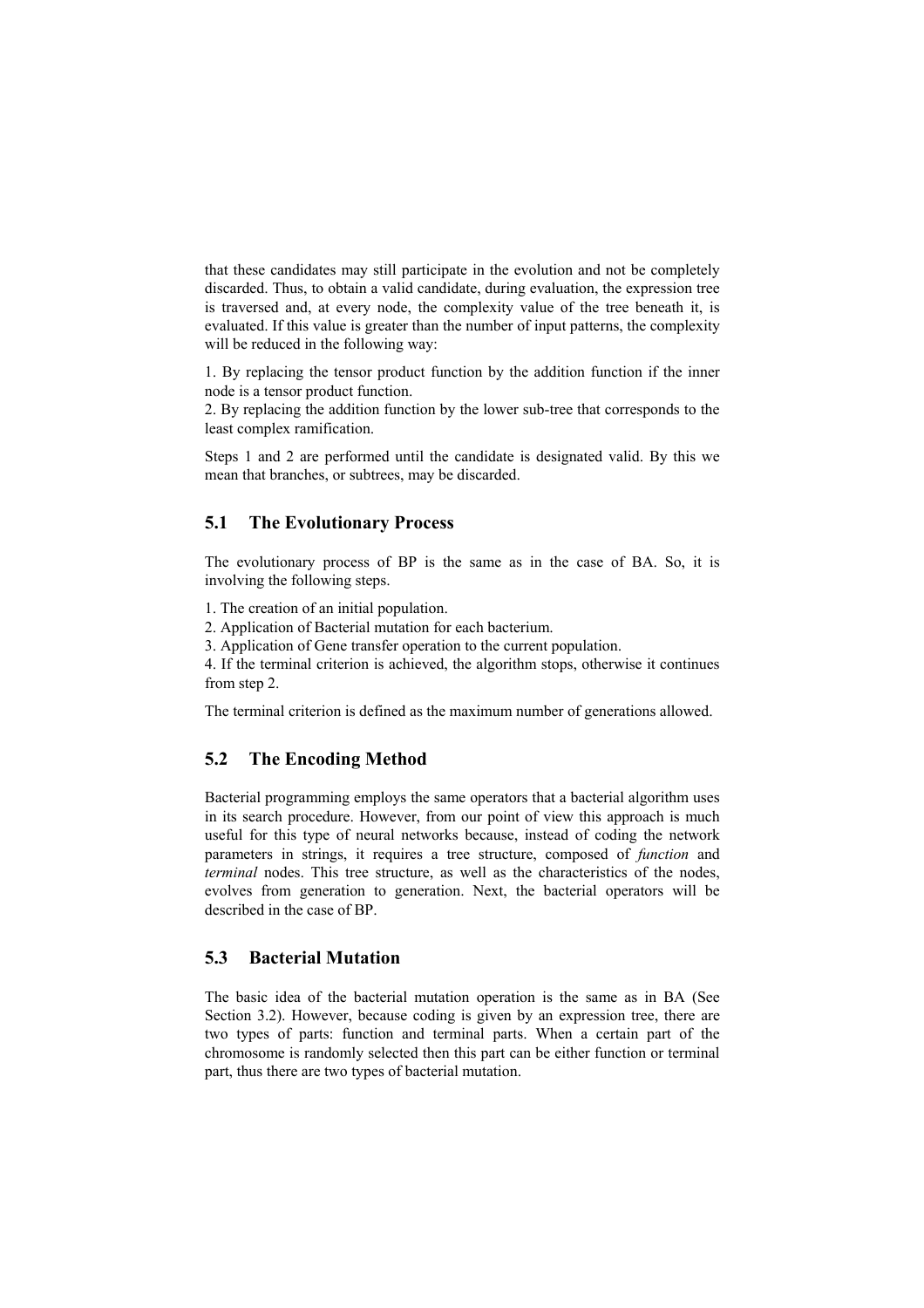The following figures illustrate the mutation procedure. From Fig. 3., it can be seen that after a function mutation on a node, all the subtree beneath is replaced by a new randomly generated one, using the "grow" method [6]. However, terminal mutation affects only one of the nodes. In the B-spline structure optimization task, the mutation of a terminal can be one of 6 different types, which are:

- 1. Full replacement of the terminal.
- 2. Variable identification replacement.
- 3. Splines order replacement.
- 4. Random displacement of an interior knot.
- 5. Addition of *N* interior knots placed randomly. *N* is fixed to 5.

6. Removal of *N* interior knots. In the absence of interior knots, no operation is executed.

In bacterial programming, mutation is applied once to the part selected, meaning that neither the nodes selected nor the subtree will be chosen again for mutation, in the same generation.



Fig. 3. Mutation on a function part: the individual's selected node subtree is changed randomly

Fig. 4. Mutation on a terminal part: only the selected node changed randomly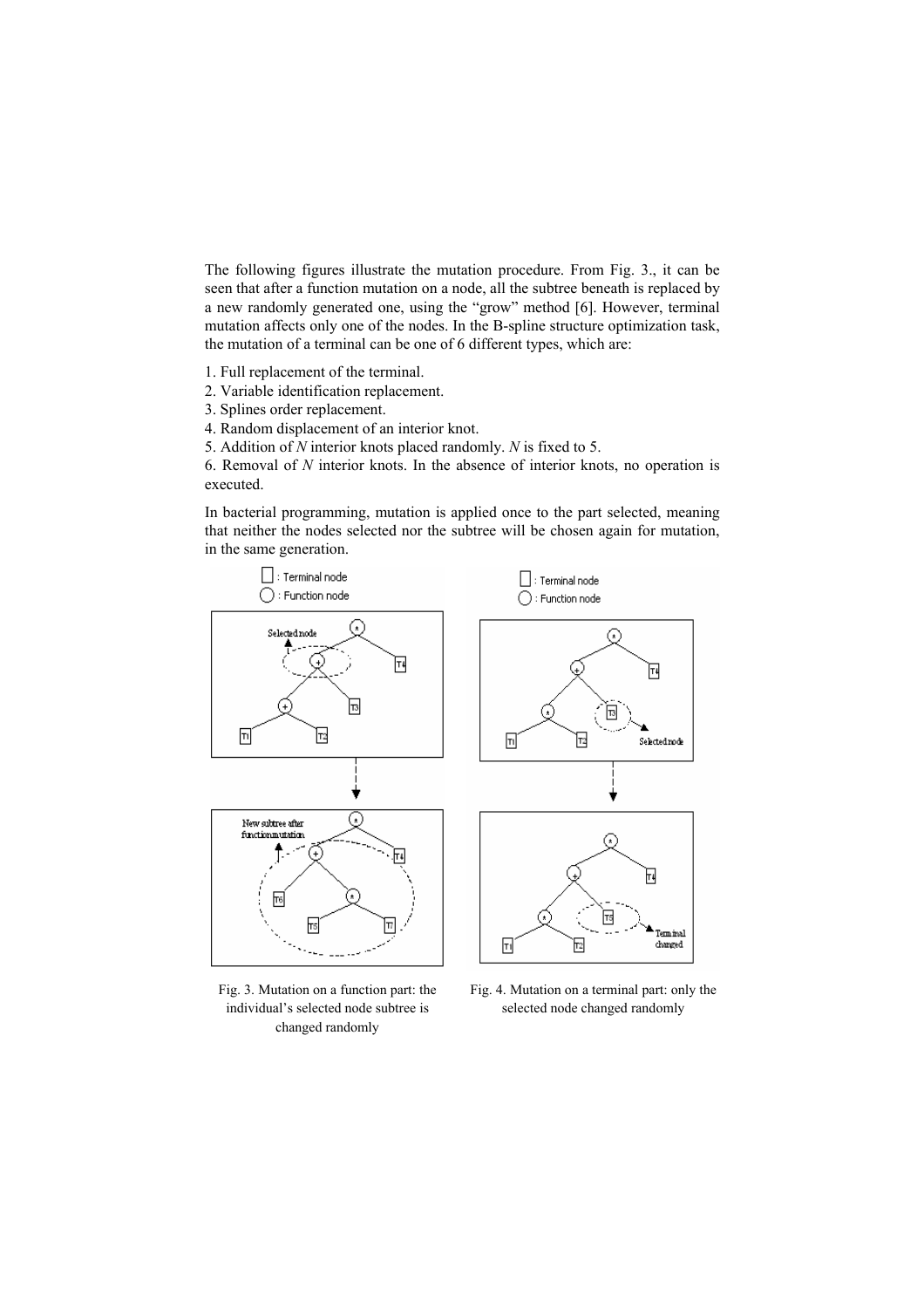### **5.4 Gene Transfer**

The aim of the gene transfer operation is to exchange of genetic information between two bacteria. This procedure is somewhat similar to the crossover operation used in genetic programming. The basic idea of the gene transfer operation is the same as in BA (See Section 3.3). In BP, a node in the source bacterium is selected, and the corresponding subtree will overwrite a random selected subtree of the destination bacterium.

### **5.5 Bacterium Evaluation**

The bacteria can be evaluated with different criteria, such as *RMS* (Root-Mean-Square) in the *training or test* sets, or *Cross-Validation*; the most usual criteria are however, *information criteria*, which balance the accuracy obtained against the model complexity.

In our case, the criterion is defined as:

$$
BIC = m \ln (RMS) + n \ln (m), \qquad (11)
$$

where *m* denotes the number of training samples and *n* the model complexity (number of basis functions).

### **5.6 Parameters**

An evolutionary computational algorithm needs to be fine-tuned. There are different techniques for the steps described earlier (and also different parameters) that should be selected for the particular application. A preliminary experimental study was conducted and the main conclusions are summarized here:

1. As it is often the case, the larger the size of the population  $(N_{ind})$ , and the number of generations ( $N_{gen}$ ) employed, the better were the results obtained;

2. The parameter of bacterial mutation is the number of clones (*Nclones*). The larger *Nclones*, the more effective is the bacterial mutation.

#### **Conclusion**

Bacterial optimization techniques were presented in this paper. These methods apply the bacterial operators instead of the original genetic operators. So, while the bacterial mutation is working on one individual, and tries to optimise this bacterium, the gene transfer is applied to the whole bacteria population, avoiding the local minima solutions. The bacterial approach can be applied for fuzzy rule base optimization and for the design of neural networks too. Bacterial Programming offers suitable performance for the design phase of the B-spline networks, which is originally a highly complex computational task.